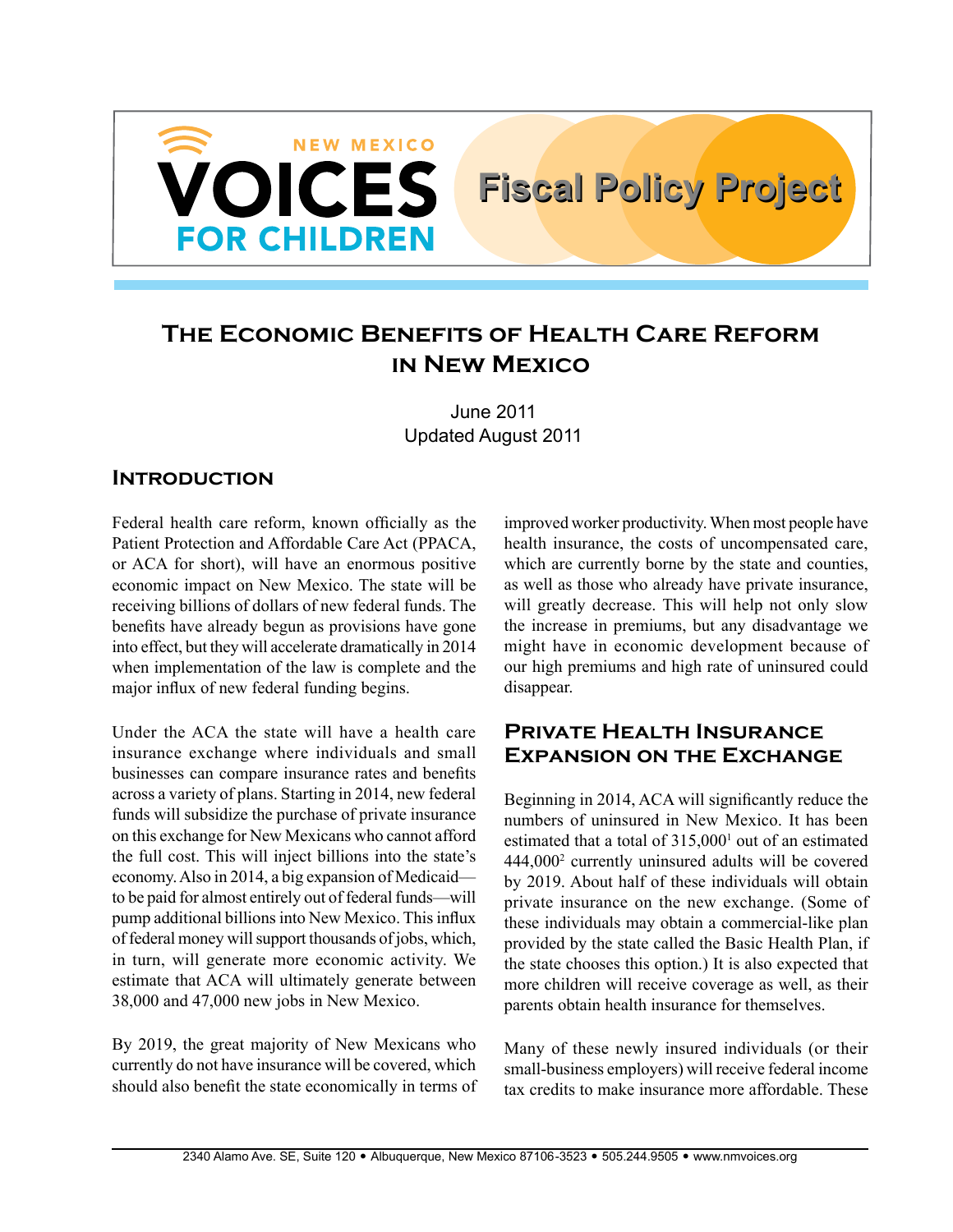refundable tax credits will be available on a sliding scale basis on the new exchange for individuals and families with incomes between 138 and 400 percent of the Federal Poverty Level (FPL). That this is a "refundable" credit is key to its effectiveness. Most tax credits merely reduce an individual's or family's income tax payment, so such credits do not help people

"Every New Mexico family with insurance currently pays an extra \$3,100 every year to help cover the costs of providing health care to the uninsured."

who earn so little that they do not pay federal income taxes. In this case, however, the credit will actually reduce the cost of people's premiums because the funds will go directly to the insurance company.

Small employers in New Mexico are already eligible for tax credits to help them purchase health insurance for their employees, and this benefit will continue indefinitely. These tax credits for individuals and employers will result in a significant inflow of federal funds into New Mexico—estimated at between \$4.2 and \$4.6 billion between 2014 and 2020 (see Table I, "Low and High Estimates of New Federal Funds into New Mexico, 2014-2020," page 3).

New Mexico currently covers about 43,000 adults in its State Coverage Insurance (SCI) program, which was established about six years ago under a Medicaid waiver.<sup>6</sup> Most, but not all of the SCI enrollees (those with family incomes below 138 percent FPL) will be newly eligible for regular Medicaid beginning in 2014 and the state will get a higher federal matching rate

> (which is reflected in the federal funding described later in this report). Federal CHIP funding will be increased to 100 percent for New Mexico children for 2016 to 2019.

> The ACA will bring a huge influx of new federal Medicaid funding into New Mexico beginning in 2014. New enrollment and spending will start that year and ramp up

to 2020 as uninsured individuals enroll in Medicaid in response to the new eligibility for adults and the federal mandate to obtain health insurance. HSD projects that the federal government will pay more than 92 percent of the cost of this expansion and new enrollment of current eligibles during the first seven years.<sup>7</sup> New federal Medicaid spending in New Mexico for the seven-year period (2014 through 2020) is projected to be between \$6.3 billion and \$8.7 billion (see Table I, page 3). No new state spending will be required for the newly eligible adults until 2017. Total new state spending is projected by HSD to total between \$496 million and \$797 million—or just 7 to 8 percent of the total for the seven years. (See Table V, page 6, for year-by-year projections.)

# **New Medicaid Funding**

Adults living below 138 percent<sup>3</sup> of the FPL in 2014 will be newly eligible for Medicaid, which currently covers very few low-income adults who are not disabled or elderly. Recent estimates by the New Mexico Human Services Department<sup>4</sup> (HSD) projects that by 2020 New Mexico will have added between 133,000 and 183,000 new individuals to Medicaid. Most of these individuals will have been previously uninsured $<sup>5</sup>$ </sup>

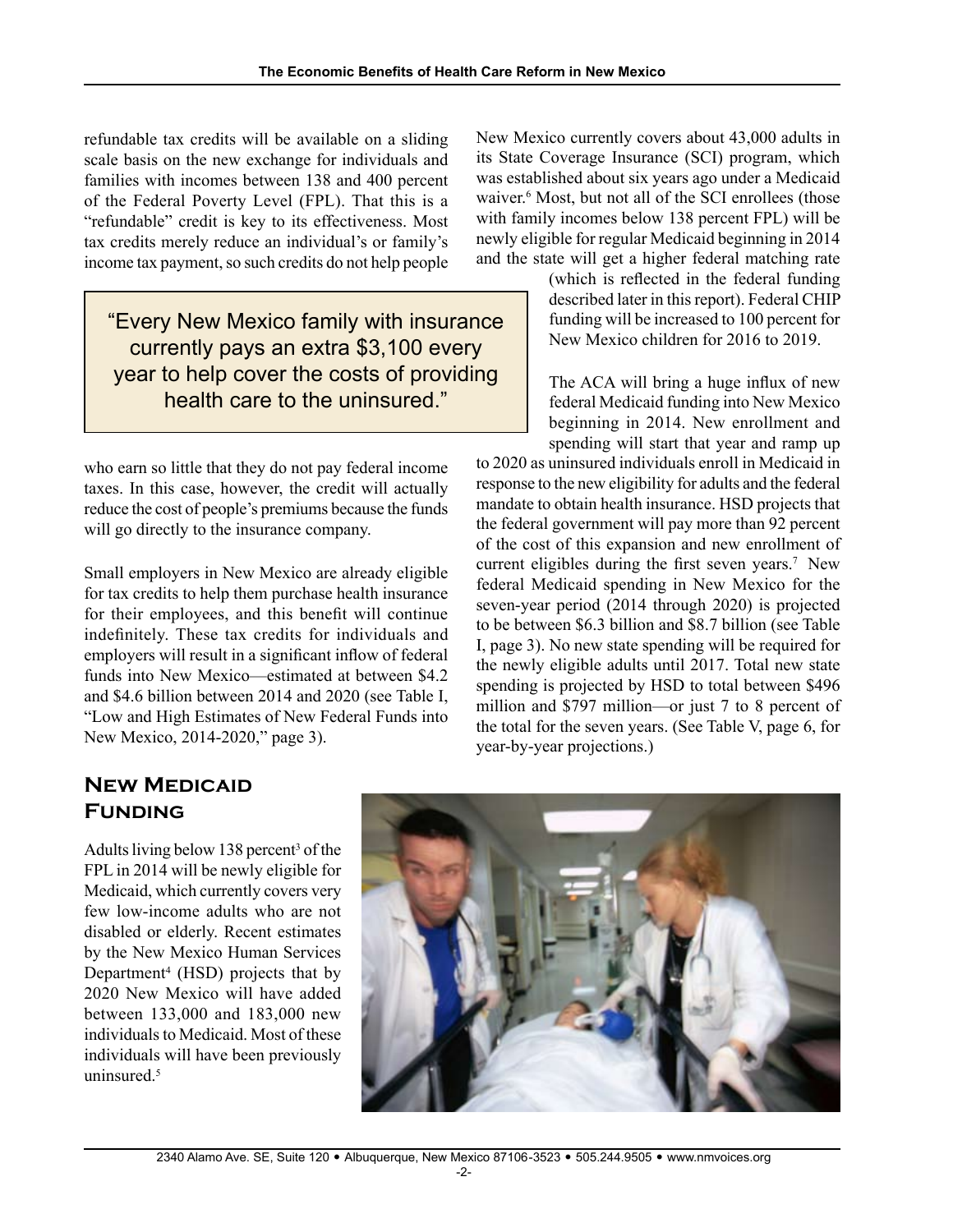Table I shows both low and high, year-by-year estimates of the federal funds that will flow into New Mexico as a result of the tax credits and increased Medicaid funds during the first seven years of the implementation of ACA. Note that these funds are in addition to the several billion dollars each year that New Mexico will continue to receive as the federal share of its existing Medicaid program to cover children, very low-income parents, and adults who are elderly or disabled. Based on current trends, about 97 percent of these Medicaid funds will be spent in the private health care sector (or at University of New Mexico Hospital and other public health care facilities).

HSD estimates the annual new cost of the Medicaid expansion and enrollment growth in 2020 will be between \$1.43 and \$1.92 billion.Of this total, the state is projected to pay only a fraction—between \$117 and \$258 million. These costs are based on the expectation that there will be 133,000 to 183,000 new enrollees in Medicaid<sup>8</sup> (105,000 to 132,000 will be newly eligible

adults and 28,000 to 51,000 will be currently eligible but not enrolled individuals—mostly children).

# **Economic Impacts of ACA**

Today, almost everyone will seek health care if they are experiencing a medical emergency, regardless of their insurance status. The same is not true for preventive health care. People are far more likely to seek routine or preventive care for themselves or their children when they have health insurance. Expanding insurance to everyone will increase demand for health care. Medicaid and private insurance payments to doctors and other providers translate into more jobs for other health care workers. This is the "direct" economic effect of the new federal funds.

Medicaid and private insurance spending also has "indirect" and "induced" economic effects. These are the outward reverberations of the initial economic stimulus created when federal Medicaid or insurance

## **Table I\* Low and High Estimates of New Federal Funds into New Mexico, 2014-2020** (in millions)

|                                      |      | 2014  | 2015    | 2016    | 2017    | 2018    | 2019    | 2020    | <b>Total</b> |  |
|--------------------------------------|------|-------|---------|---------|---------|---------|---------|---------|--------------|--|
| New Federal<br><b>Medicaid Funds</b> | Low  | \$301 | \$701   | \$821   | \$929   | \$1,044 | \$1,218 | \$1,246 | \$6,261      |  |
|                                      | High | \$454 | \$1,032 | \$1,182 | \$1,317 | \$1,456 | \$1,620 | \$1,660 | \$8,721      |  |
|                                      |      |       |         |         |         |         |         |         |              |  |
| <b>Federal Tax</b><br><b>Credits</b> | Low  | \$184 | \$388   | \$601   | \$721   | \$792   | \$810   | \$810   | \$4,298      |  |
|                                      | High | \$200 | \$420   | \$650   | \$780   | \$840   | \$870   | \$900   | \$4,660      |  |
|                                      |      |       |         |         |         |         |         |         |              |  |
| Total New<br><b>Federal Funds</b>    | Low  | \$485 | \$1,089 | \$1,422 | \$1,650 | \$1,836 | \$2,019 | \$2,056 | \$10,559     |  |
|                                      | High | \$654 | \$1,452 | \$1,832 | \$2,097 | \$2,296 | \$2,490 | \$2,560 | \$13,381     |  |

\*All tables in this report contain both low and high estimates largely because that is how HSD configures its Medicaid estimates. In the case of the federal tax credit, two sets of national estimates were used, one of which was higher.

*New Federal Medicaid Funds Source: "Medicaid Under the Patient Protection and Affordable Care Act (PPACA) by State Fiscal Year," New Mexico Human Services Department, July 2011; Federal Tax Credits Low Estimate Sources: "Consider Savings as Well as Costs," Urban Institute, July 2011, Table 6 (annual take-up rate based on HCAN report cited below; 2020 estimate extrapolated by NM Voices for Children); Federal Tax Credits High Estimate Sources: Health Care for America Now (HCAN) report based on estimates generated by Jon Gruber, Dept. of Economics, MIT, "Health Care for America Now: Federal Health Reform Provides Critical Help to States," March 23, 2010; 2020 estimate extrapolated by NM Voices for Children.*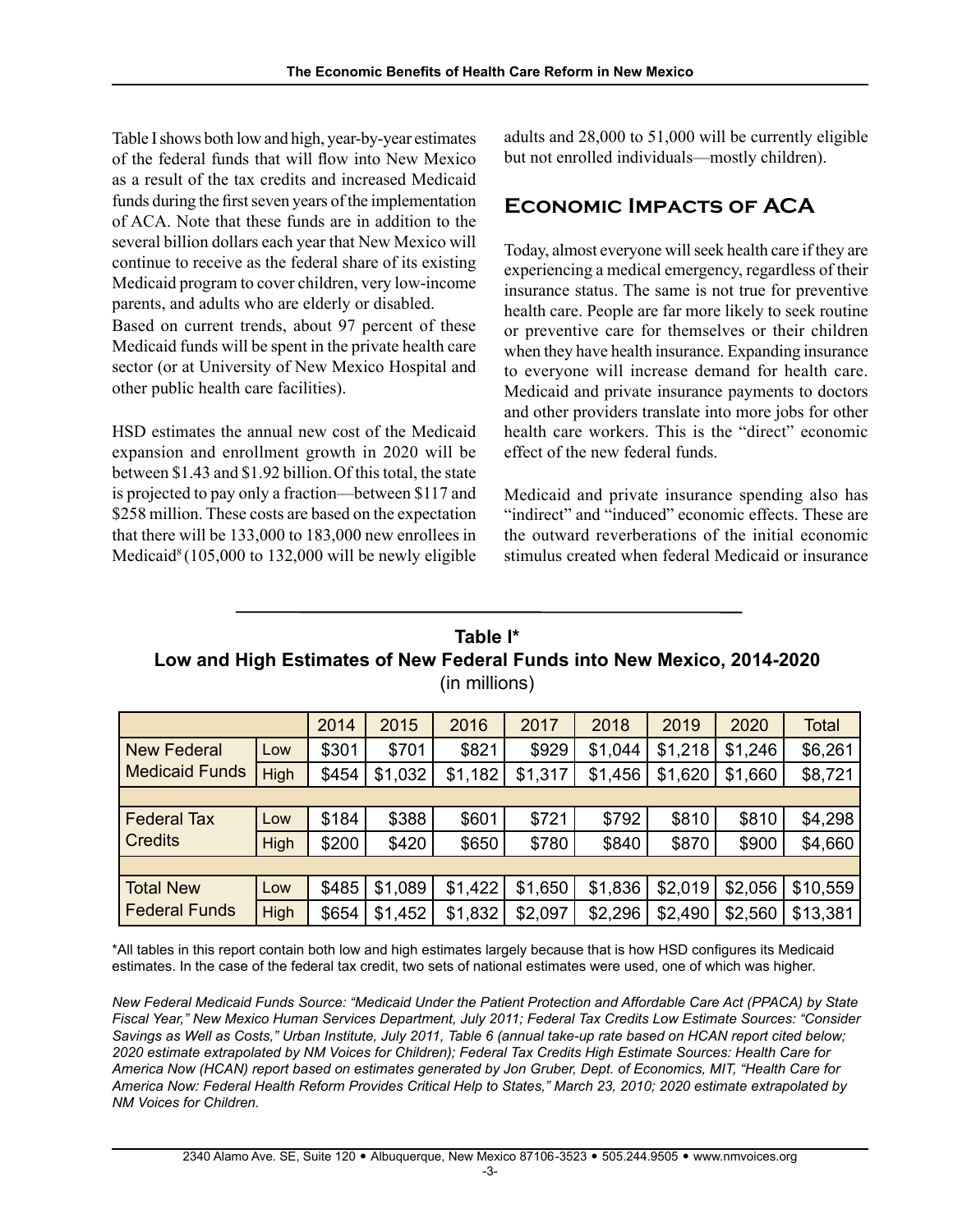subsidy dollars pay for services that otherwise would not be provided or would be provided without payment. "Indirect effects" include increases in employment in those industries that supply goods and services to health care providers, such as janitorial services and medical equipment manufacturers.

The "induced effects" are increases in employment attributable to the increased spending by people who occupy the new jobs created by the direct and indirect effects of Medicaid and private health insurance. In other words, these are the jobs created when the new employees of

the hospitals and janitorial services spend their money at local businesses.

Table II, "Low and High Estimates of Economic Activity in New Mexico Generated by New Federal Funds, 2014-2020" (below), summarizes the year-byyear direct, indirect, and induced economic activity generated in New Mexico by the new federal funds in millions of dollars.

Table III, "Low and High Estimates of Jobs Generated by New Federal Funds, 2014-2020" (page 5), estimates the number of jobs attributable to the increased spending summarized in Table II. Again, this is in addition to the jobs in New Mexico already attributable to the existing Medicaid program, which New Mexico Voices for Children estimated in 2010 to exceed 58,000.10

"New Mexico's economy, as well as the health of its citizens, will be well-served by an aggressive implementation of ACA."

# **Other Cost Savings**

In addition to the direct, indirect and induced economic benefits from new federal health care spending in New Mexico, ACA will also help to contain health care and private insurance costs already borne by New Mexicans in several ways. New Mexico's Medicaid providers—particularly the majority of the Medicaid managed-care companies—also supply much of the state's private health insurance and a significant amount of its health services. Medicaid helps cover overhead expenses, provides cost-effective preventive care, and

| New Federal Funds, 2014-2020 (In millions) |      |         |         |         |         |         |         |         |            |  |  |
|--------------------------------------------|------|---------|---------|---------|---------|---------|---------|---------|------------|--|--|
|                                            |      |         |         |         |         |         |         |         | Cumulative |  |  |
|                                            |      | 2014    | 2015    | 2016    | 2017    | 2018    | 2019    | 2020    | Total      |  |  |
|                                            | Low  | \$485   | \$1,089 | \$1,422 | \$1,650 | \$1,836 | \$2,019 | \$2,056 | \$10,559   |  |  |
| <b>Direct</b>                              | High | \$654   | \$1,452 | \$1,832 | \$2,097 | \$2,296 | \$2,490 | \$2,560 | \$13,381   |  |  |
|                                            |      |         |         |         |         |         |         |         |            |  |  |
|                                            | Low  | \$92    | \$207   | \$271   | \$314   | \$349   | \$384   | \$391   | \$2,009    |  |  |
| <b>Indirect</b>                            | High | \$134   | \$298   | \$376   | \$430   | \$471   | \$510   | \$525   | \$2,743    |  |  |
|                                            |      |         |         |         |         |         |         |         |            |  |  |
|                                            | Low  | \$179   | \$403   | \$526   | \$610   | \$679   | \$747   | \$761   | \$3,905    |  |  |
| <b>Induced</b>                             | High | \$262   | \$581   | \$733   | \$839   | \$918   | \$996   | \$1,024 | \$5,352    |  |  |
|                                            |      |         |         |         |         |         |         |         |            |  |  |
|                                            | Low  | \$757   | \$1,699 | \$2,219 | \$2,574 | \$2,865 | \$3,150 | \$3,208 | \$16,471   |  |  |
| <b>Total</b>                               | High | \$1,050 | \$2,330 | \$2,940 | \$3,366 | \$3,685 | \$3,996 | \$4,109 | \$21,477   |  |  |

**Table II Low and High Estimates of Economic Activity in New Mexico Generated by New Federal Funds, 2014-2020** (in millions)

*Source: Calculation by NM Voices for Children from data in Table I using IMPLAN software.*<sup>9</sup>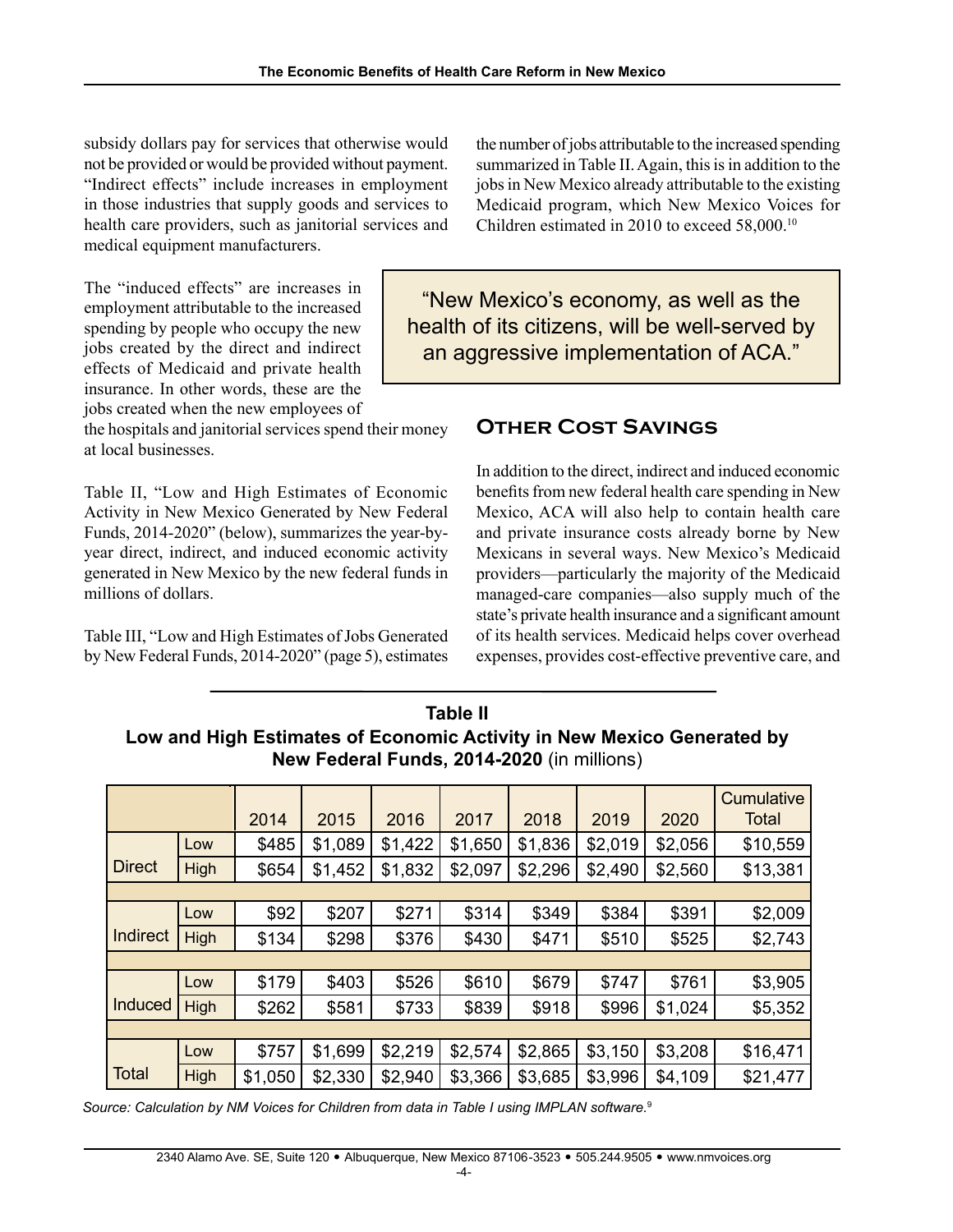reduces the extent to which health care companies must subsidize care for the indigent.

Federal law requires that hospitals provide emergency treatment regardless of a patient's ability to pay. University Hospital alone currently provides more than \$180 million in uncompensated care annually.<sup>11</sup> The total uncompensated care provided in New

Mexico is currently estimated at \$335 million.<sup>12</sup> Much of this is paid for by New Mexico taxpayers. A recent Urban Institute report $13$ conservatively estimates that state and local governments in New Mexico will save from \$172 to \$344 million between 2014 and 2019 in reductions in publicly provided, uncompensated care.

Moreover, much of the cost of providing charity care is recouped in the prices charged to private insurers and patients who pay outof-pocket, while HMOs recoup some of the costs in the rates they charge for private insurance. New Mexico is estimated to have the

highest rate of this so-called "cost-shifting" in the nation: \$3,100 per insured family goes to help cover the costs of providing health care to the uninsured.<sup>14</sup> Federal health care reform should significantly reduce the growth in rates for private health insurance in the state by covering most of what are currently uncompensated costs.



| .               |      |        |        |        |        |        |        |        |  |  |
|-----------------|------|--------|--------|--------|--------|--------|--------|--------|--|--|
|                 |      | 2014   | 2015   | 2016   | 2017   | 2018   | 2019   | 2020   |  |  |
|                 | Low  | 6,448  | 14,478 | 18,905 | 21,936 | 24,409 | 26,842 | 27,334 |  |  |
| <b>Direct</b>   | High | 8,674  | 19,258 | 24,298 | 27,812 | 30,451 | 33,024 | 33,953 |  |  |
|                 |      |        |        |        |        |        |        |        |  |  |
|                 | Low  | 875    | 1,965  | 2,565  | 2,977  | 3,312  | 3,643  | 3,709  |  |  |
| <b>Indirect</b> | High | 1,176  | 2,611  | 3,294  | 3,771  | 4,128  | 4,477  | 4,603  |  |  |
|                 |      |        |        |        |        |        |        |        |  |  |
|                 | Low  | 1,751  | 3,932  | 5,134  | 5,957  | 6,629  | 7,289  | 7,423  |  |  |
| <b>Induced</b>  | High | 2,355  | 5,228  | 6,596  | 7,550  | 8,267  | 8,966  | 9,218  |  |  |
|                 |      |        |        |        |        |        |        |        |  |  |
|                 | Low  | 9,074  | 20,374 | 26,605 | 30,870 | 34,350 | 37,774 | 38,466 |  |  |
| <b>Total</b>    | High | 12,205 | 27,097 | 34,188 | 39,133 | 42,847 | 46,467 | 47,774 |  |  |

### **Table III Low and High Estimates of Jobs Generated by New Federal Funds, 2014-2020**

*Source: Calculation by NM Voices for Children from data in Table I using IMPLAN software.*9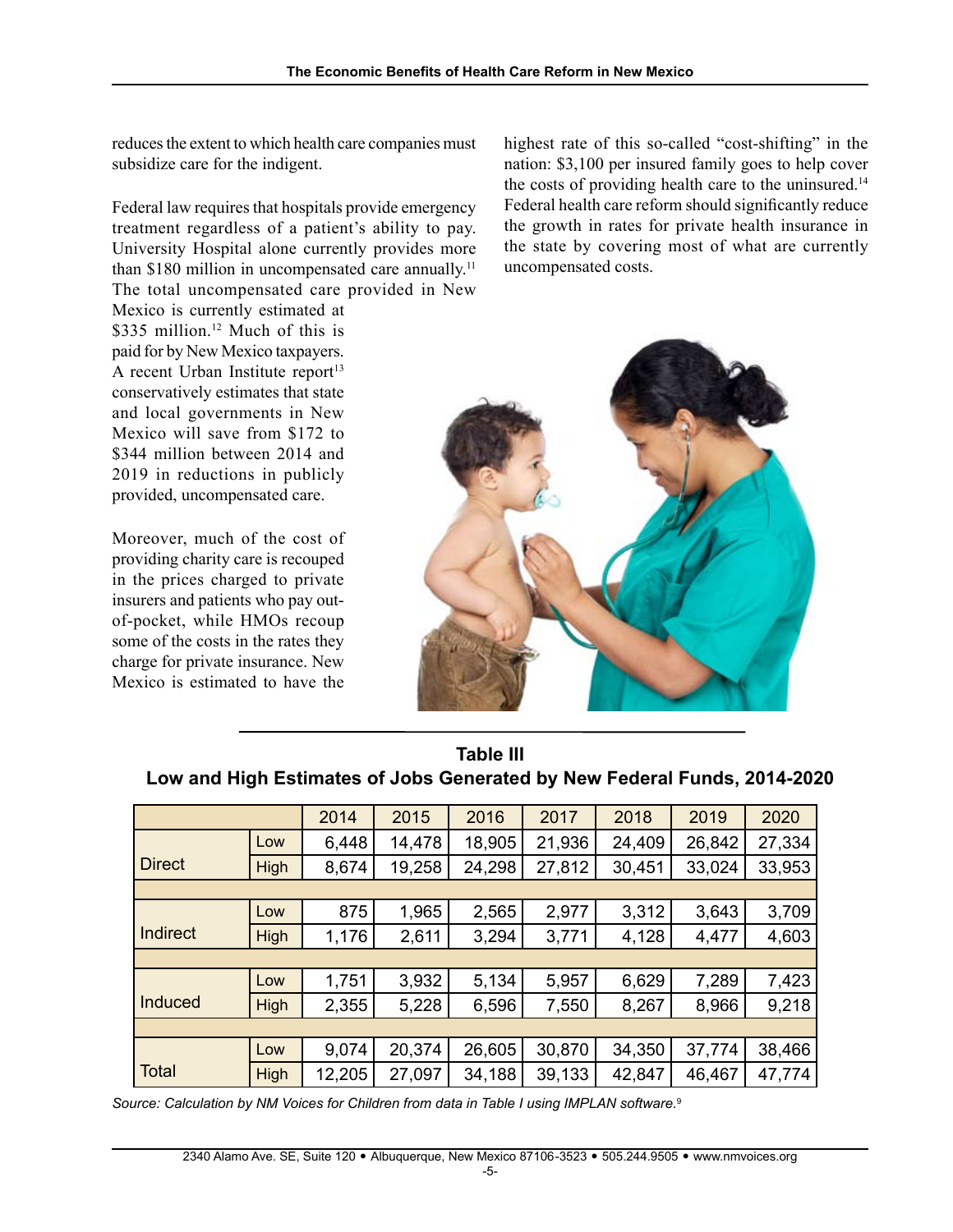Medicaid also allows people to get preventive and maintenance care, which greatly reduces medical costs down the line. Many people who do not get preventive or maintenance care end up in the emergency room when their illness has reached a crisis stage. Treatment in the ER at the crisis stage of an illness is more expensive than preventive and maintenance care. Therefore, to the extent that Medicaid provides insurance to people who would otherwise be unable to pay their medical bills or seek preventive care, it helps to contain the cost of health care for all New Mexicans.

"Estimates show that new tax revenues resulting from the new federal funding flowing into New Mexico will cover the great majority of the new state funding required for Medicaid expansion under ACA ."

Many millions of dollars more are coming to the state that are not included in the economic impact tables in this report. For example, federal grants have already been received by the state for planning the insurance exchange and new the information technology systems required. Many of the state's 75 community health centers will be getting special grants under the ACA, in addition to expanded Medicaid funding for

their patients. There is also additional funding for the training of doctors, nurses, and other health care providers at our colleges and universities.

These impacts will be in addition to the significant impact Medicaid already makes in the New Mexico e c o n o m y, discussed previously in this report. These new funds, together with the existing Medicaid program, will support health care infrastructure all over the state, particularly in rural areas where Medicaid funding is extremely important to the viability of health care provider networks.

# **Budgetary Impact to the STATE**

From 2014 to 2017, the costs of expanding Medicaid to cover all newly eligible adults under 138 percent of the FPL will be paid for entirely by the federal government. Starting in 2017, the states will be required to pay a modest percentage of the cost of

> covering these newly eligible adults, as shown on Table IV, "State Share of Cost of Newly Medicaid-Eligible Adults" (below). In addition, the state will pay the normal share of currently eligible individuals who enroll in Medicaid as a result of the mandate to obtain health insurance. Table V, "Low and High Estimates of State Cost of Medicaid Expansion Under ACA, 2014-2020"

(below), shows HSD's estimates of the state funds that will be required each year to match the new federal Medicaid funding.<sup>15</sup>

The state funding commitment beginning in 2014 is small and grows over the course of the next six years. However, the new federal funds for both Medicaid and private insurance subsidies (Table I), as well as

#### **Table IV State Share of Cost of Newly Medicaid-Eligible Adults**

|      |  |             |      | 2014   2015   2016   2017   2018   2019   2020 and after |
|------|--|-------------|------|----------------------------------------------------------|
| 0% l |  | 0% 0% 5% 6% | 7% i | 10%                                                      |

#### **Table V**

**Low and High Estimates of State Cost of Medicaid Expansion Under ACA, 2014-2020** (in millions)

|      | 2014 | 2015 | 2016   2017   2018   2019 |      |                                | $\begin{array}{c} \begin{array}{c} \end{array} \end{array}$ | <b>Total</b> |
|------|------|------|---------------------------|------|--------------------------------|-------------------------------------------------------------|--------------|
| Low  | \$8  | \$22 | \$26                      | \$51 | $$91$   \$120                  | ا 5177                                                      | \$496        |
| High | \$18 | \$46 | \$53                      |      | $$91 \mid $148 \mid $182 \mid$ | \$258                                                       | \$797        |

*Table V Source: "Medicaid under the Patient Protection and Affordable Care Act (PPACA) by State Fiscal Year," New Mexico Human Services Department, July 2011*

-6-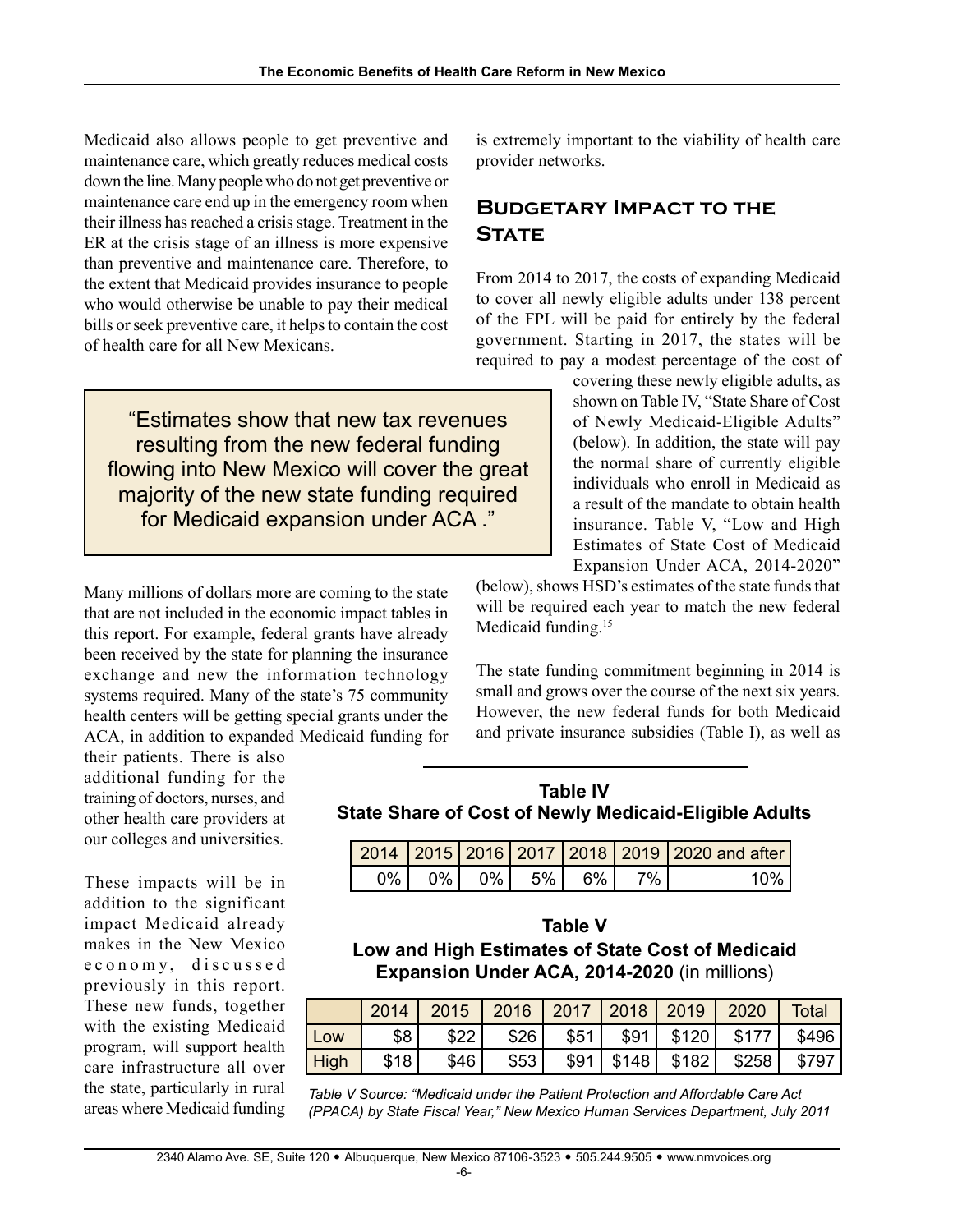the indirect and induced economic activity (Table II), are subject to various state and local taxes in New Mexico. NM Voices for Children has completed a detailed estimate of the total annual yield of these taxes and will report these results in a follow-up paper soon. The estimates show that new tax revenues resulting from new federal funding flowing into New Mexico will cover the great majority of the new state funding required for Medicaid expansion under ACA or even exceed state costs.

### **Recommendations**

New Mexico is poised to reap substantial economic benefits from the federal spending and cost savings that will come with full implementation of the new health care reform law. New Mexico's economy, as well as the health of its citizens, will be well-served by an aggressive implementation of ACA by our leaders. Medicaid already supports about 60,000 jobs in New Mexico and the ACA will generate 38,000 to 47,000 more jobs by 2020. The impact will be especially beneficial in New Mexico's rural and low-income areas. The extent of the state's benefits will be directly correlated to how many New Mexicans obtain health insurance either through the exchange or through Medicaid, so we should use all the tools available under the new law for maximizing outreach and enrollment in all parts of the state.

Our soon-to-be published report will show that ACA costs to the state, as estimated by HSD, will be largely or completely offset by new state and local revenue generated by the federal ACA funding flowing into the state after 2014.

New Mexico has as much—if not more—to gain from federal health care reform as any state, but only if we take full advantage of it. We urge our elected officials to use every available opportunity to quickly and fully implement the law so New Mexico can reap the maximum health and economic benefits that it provides.

### **Endnotes**

- 1 *Health Coverage in New Mexico: How Will Health Reform Help?*, Families USA, Washington, DC, March 2010.
- 2 "Current State of Health Insurance Coverage in New Mexico," Senator Jeff Bingaman policy summary,2009: http://bingaman.senate.gov/policy/currentcvg\_nm.pdf.
- 3 133 percent plus a 5 percent income disregard.
- 4 "Medicaid Under the Patient Protection and Affordable Care Act (PPACA) by State Fiscal Year," New Mexico Human Services Department, July 2011.
- 5.This estimate is somewhat lower than a previous Kaiser Foundation report (*Medicaid Coverage and Spending in Health Reform: National and State-By-State Results for Adults at or Below 133% FPL,* Kaiser Family Foundation, Menlo Park, CA, March 2010), which estimated 145,000 to 202,000 new individuals and did not count newly enrolled children.
- 6 NM Human Services Department (HSD) Monthly Eligibility Report, Santa Fe, NM, August 2011.
- "Medicaid Under the Patient Protection and Affordable Care Act (PPACA) by State Fiscal Year" (see note 4).
- 8 Ibid.
- 9 An estimation technique known as input-output (I/O) modeling is the best way to capture the direct, indirect, and induced effects of an economic event, such as federal Medicaid spending. This analysis utilizes IMPLAN (Impact Analysis for Planning) Professional™, an I/O modeling software.
- 10 *Medicaid: An Integral Part of New Mexico's Economy,*  New Mexico Voices for Children, Albuquerque, NM, September 2010.
- 11 UNM Health Sciences Center, Uncompensated Care Report, Albuquerque, NM, 2010, http://hsc.unm.edu/ about/Databook/2010/27.pdf.
- 12 "Health Reform in New Mexico," May 2010, www.healthreform.gov (White House website).
- 13 "Consider Savings as Well as Costs: State Governments Would Spend at Least \$90 Billion Less with the ACA than without It from 2014 to 2019," Urban Institute, July 2011.
- 14 "Paying a Premium: The Added Cost of Care for the Uninsured," Families USA, Washington, DC, June 2005.
- 15 These state costs are consistent with previous estimates by the Kaiser Family Foundation (see endnote 5). HSD assumes that many currently eligible but un-enrolled children will enroll with their parents in 2014 and the Kaiser report was limited to adults. Also, the HSD estimates cover seven years instead of six. HSD's low and high estimates for six years (2014- 19) are \$318 to \$539 million. Without the increase in children's enrollment, their 6-year estimates would be \$203 to \$315 million. These are only slightly higher than the Kaiser 6-year adult-only estimates (\$195 to \$278 million).